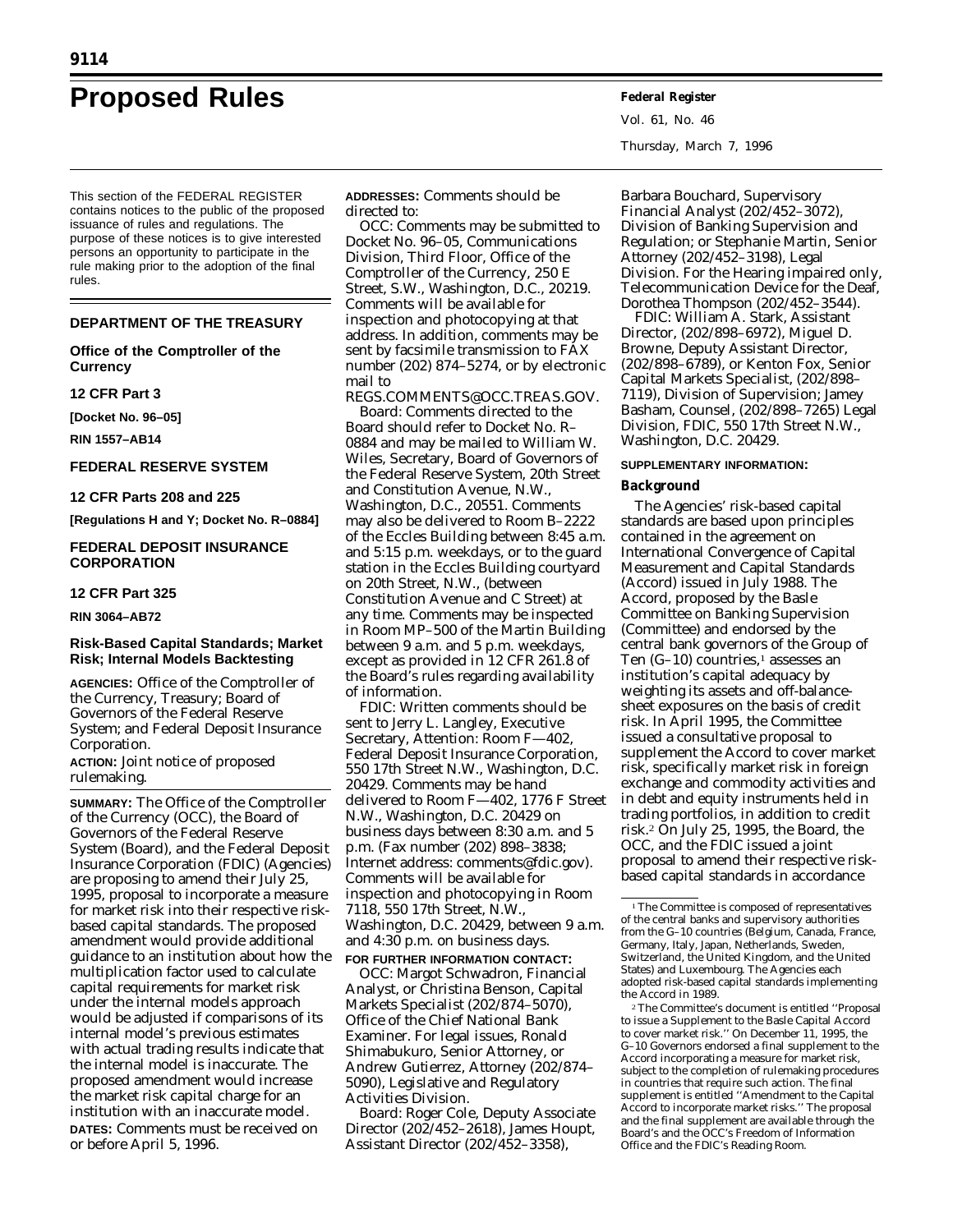with the consultative proposal (60 FR 38082) (July 1995 proposal). Under the July 1995 proposal, an institution with relatively large trading activities would calculate a capital charge for market risk using either its own internal value-atrisk (VAR) 3 model (internal models approach) or, alternatively, risk measurement techniques that were developed by the Committee (standardized approach). The institution would integrate the market risk capital charge into its risk-based capital ratios.

Under the internal models approach, an institution would calculate a VAR amount using its internal model, subject to certain qualitative and quantitative regulatory parameters. The institution's capital charge for market risk would equal the greater of (1) its previous day's VAR amount (calculated based upon a 99 percent confidence level and a tenday holding period); or (2) an average of the daily VAR amounts over the preceding 60 business days multiplied by a minimum *multiplication* factor of three.

The July 1995 proposal also provides that the Agencies could adjust the multiplication factor to increase an institution's capital requirement based on an assessment of the quality and historical accuracy of the institution's risk management system. One of the proposal's qualitative criteria, which supervisors would use to evaluate the quality and accuracy of a risk management system, is that an institution would have to conduct regular backtesting. Backtesting involves comparing the VAR amounts generated by the institution's internal model against its actual daily profits and losses (outcomes).

# **Supervisory Framework for the Use of Backtesting**

Since issuing its consultative proposal, the Committee developed a framework that more explicitly incorporates backtesting into the internal models approach and directly links backtesting results to required capital levels.4 This framework recognizes that backtesting can be useful in evaluating the accuracy of an institution's internal model, and also acknowledges that even accurate models (i.e., models whose true coverage level is 99 percent) can perform poorly under certain conditions.

The Agencies agree with the Committee that backtesting can be a useful tool in evaluating the performance of an institution's internal model but recognize that backtesting techniques are still evolving and that they differ among institutions. The Agencies believe that the framework for backtesting developed by the Committee adequately recognizes the limitations of backtesting, while providing incentives for institutions to improve the efficiency of their internal models. The Agencies, therefore, are proposing to amend their July 1995 proposal to incorporate a backtesting framework similar to the one endorsed by the G–10 Governors, as described later in the supplementary information.

Under the supervisory framework for backtesting, an institution must compare its internal model's daily VAR amount with the following day's trading outcome. The institution must use the daily VAR amount generated for internal risk measurement purposes, not the daily VAR amount generated for supervisory capital purposes. Moreover, when making this comparison, the institution must first adjust the VAR amount, if necessary, to correspond to an assumed one-day holding period and a 99 percent confidence level.

An institution must count the number of times that the magnitude of trading losses on a single day, if any, exceeds the corresponding day's adjusted VAR amount during the most recent 250 business days (approximately one year) to determine the number of exceptions. The number of exceptions, in turn, will determine whether and how much an institution must adjust the multiplication factor it would use when calculating capital requirements for market risk. However, if the institution demonstrates to its supervisor's satisfaction that an exception resulted from an accurate model affected by unusual events, the supervisor may allow the institution to disregard that exception.

The Agencies recognize that there may be several explanations for exceptions. For example, an exception may result when an institution's internal model does not capture the risk of certain positions or when model volatilities or correlations are not calculated correctly. This type of exception reflects a problem with the basic integrity of the model. In other cases, the model may not measure market risk with sufficient precision, implying the need to refine the model. Other types of exceptions, on the other

hand, may occur occasionally even with accurate models, such as exceptions resulting from unexpected market volatility or large intra-day changes in the institution's portfolio.

Backtesting results also could prompt the supervisor to require improvements in an institution's risk measurement and management systems or additional capital for market risk. When considering supervisory responses, the Agencies would take into account the extent to which trading losses exceed the VAR amounts, since exceptions that greatly exceed VAR amounts are of greater concern than are exceptions that exceed them only slightly. The Agencies also could consider, for example, other statistical test results provided by the institution, documented explanations for individual exceptions, and the institution's compliance with applicable qualitative and quantitative internal model standards. The first backtesting for regulatory capital purposes is scheduled to begin in January 1999, using VAR amounts and trading outcomes beginning in January 1998.

## *Framework for Interpreting Backtesting Results*

This framework attempts to balance the possibility that an accurate risk model would be determined inaccurate (Type I error) and the possibility that an inaccurate model would be determined accurate (Type II error). Consequently, it divides the number of possible exceptions into three zones:

(1) The green zone (four or fewer exceptions)—Backtest results do not themselves suggest a problem with the quality or accuracy of the institution's internal model. In these cases, backtest results are viewed as acceptable, given the supervisors' concerns of committing a Type I error. Within this zone, there is no presumed increase to an institution's multiplication factor.

(2) The yellow zone (five through nine exceptions)—Backtest results raise questions about a model's accuracy, but could be consistent with either an accurate or inaccurate model. If the number of exceptions places an institution into the yellow zone, then it must adjust its multiplication factor. Because a larger number of exceptions carries a stronger presumption that the model is inaccurate, the adjustment to an institution's multiplication factor increases with the number of exceptions. Accordingly, the institution would adjust its multiplication factor by the amount corresponding to the number of exceptions as shown in Table 1.

(3) The red zone (ten or more exceptions)—Backtest results indicate a

<sup>3</sup> Generally, the VAR is an estimate of the maximum amount that could be lost on a set of positions due to general market movements over a given holding period, measured with a specified confidence level.

<sup>4</sup>The Committee sets out this framework in a document entitled ''Supervisory framework for the use of 'backtesting' in conjunction with the internal models approach to market risk capital requirements,'' which accompanies the document entitled ''Amendment to the Capital Accord to incorporate market risks,'' *supra* note 2.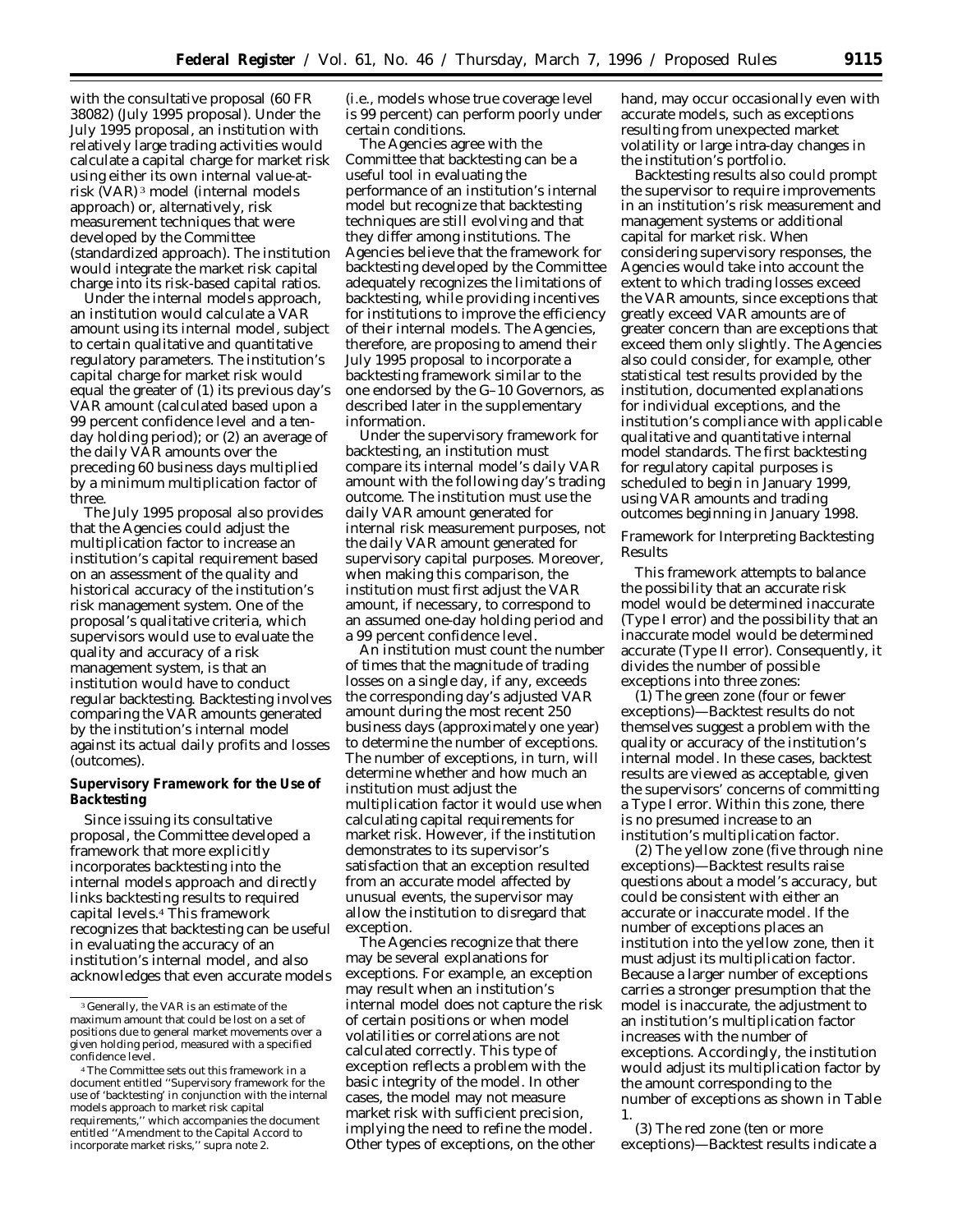problem with the institution's internal model, and the probability that the model is accurate is remote. Unless the high number of exceptions is attributed to a *regime shift* involving dramatic

changes in financial market conditions that result in a number of exceptions for the same reason in a short period of time, the institution must increase its multiplication factor from three to four,

and improve its risk measurement and management system.

The presumed adjustments to an institution's multiplication factor based on the number of exceptions follow:

#### TABLE 1—ADJUSTMENT IN MULTIPLICATION FACTOR FROM RESULTS OF BACKTESTING BASED ON 250 TRADING OUTCOMES 1

| Zone        | No. of excep-<br>tions | Adjust-<br>ment to<br>mul-<br>tiplica-<br>tion fac-<br>tor | Cumu-<br>lative<br>prob-<br>ability<br>(in per-<br>cent) |
|-------------|------------------------|------------------------------------------------------------|----------------------------------------------------------|
| Green Zone  | 4 or fewer<br>         | 0.00<br>0.40<br>0.50                                       | 89.22<br>95.88<br>98.63                                  |
| Yellow Zone | <br><br>.              | 0.65<br>0.75<br>0.85                                       | 99.60<br>99.89<br>99.97                                  |
| Red Zone    | .<br>10 or more        | 1.00                                                       | 99.99                                                    |

1The zones are defined according to the cumulative probability of obtaining up to a given number of exceptions in a sample of 250 independent observations when the true level of coverage is 99 percent. The yellow zone begins where the cumulative probability equals or exceeds 95 percent, and the red zone begins where the cumulative probability equals or exceeds 99.99 percent.

The Agencies urge institutions to continue working on improving the accuracy of backtests that use actual trading outcomes and to develop the capability to perform backtests based on the hypothetical changes in portfolio value that would occur if there were no intra-holding period changes (e.g., from fee income or intra-holding period changes in portfolio composition).

# **Questions on Which the Agencies Specifically Request Comment**

1. Some industry participants have argued that VAR measures cannot be compared against actual trading outcomes because the actual outcomes will be contaminated by intra-day trading and the inclusion of fee income booked in connection with the sale of new products. The results of intra-day trading, they believe, will tend to increase the volatility of trading outcomes while the inclusion of fee income may mask problems with the internal model. Others have argued that the actual trading outcomes experienced by the bank are the most important and relevant figures for risk management and backtesting purposes.

What are the merits and problems associated with performing backtesting on the basis of hypothetical outcomes (e.g., the changes in portfolio values that would occur if end-of-day positions remained unchanged with no intra-day trading or fee income)?

What are the merits and problems associated with performing backtesting on the basis of actual trading profits and losses?

2. What, if any, operational problems may institutions encounter in implementing the proposed backtesting framework? What changes, if any,

should the Agencies consider to alleviate those problems?

3. What type of events or regime shifts might generate exceptions that the Agencies should view as not warranting an increase in an institution's multiplication factor? How should the Agencies factor in or exclude the effects of regime shifts from subsequent backtesting exercises?

4. The adjustments to the multiplication factor set forth in Table 1 of the proposal are based on the number of exceptions in a sample of 250 independent observations. Should the Agencies permit institutions to use other sample sizes and, if so, what degree of flexibility should be provided?

5. The Agencies recognize that an institution may utilize different parameters (e.g., historical observation period) for the VAR model that it employs for its own risk management purposes than for the VAR model that determines its market risk capital requirements (as specified in the July 1995 proposal). Should the adjustment to an institution's multiplication factor be determined using trading outcomes backtested against the institution's VAR amounts generated for internal risk management purposes or against the VAR amounts generated for market risk capital requirements? Should the Agencies permit an institution to choose? Should backtesting be required against both sets of VAR amounts?

## **Regulatory Flexibility Act Analysis**

## *OCC Regulatory Flexibility Act Analysis*

Pursuant to section 605(b) of the Regulatory Flexibility Act, the Comptroller of the Currency certifies that this proposal would not have a significant impact on a substantial

number of small business entities in accord with the spirit and purposes of the Regulatory Flexibility Act (5 U.S.C. 601 *et seq.*). Accordingly, a regulatory flexibility analysis is not required. The impact of this proposal on banks regardless of size is expected to be minimal. Further, this proposal generally would apply to larger banks with significant trading activities and would cover only trading activities and foreign exchange and commodity positions throughout the bank.

# *Board Regulatory Flexibility Act Analysis*

Pursuant to section 605(b) of the Regulatory Flexibility Act, the Board does not believe this proposal would have a significant impact on a substantial number of small business entities in accord with the spirit and purposes of the Regulatory Flexibility Act (5 U.S.C. 601 *et seq.*). Accordingly, a regulatory flexibility analysis is not required. In addition, because the riskbased capital standards generally do not apply to bank holding companies with consolidated assets of less than \$150 million, this proposal would not affect such companies.

### *FDIC Regulatory Flexibility Act Analysis*

Pursuant to section 605(b) of the Regulatory Flexibility Act (Pub. L. 96– 354, 5 U.S.C. 601 *et seq.*), it is certified that the proposal would not have a significant impact on a substantial number of small entities.

#### **Paperwork Reduction Act**

The Agencies have determined that this proposal would not increase the regulatory paperwork burden of banking organizations pursuant to the provisions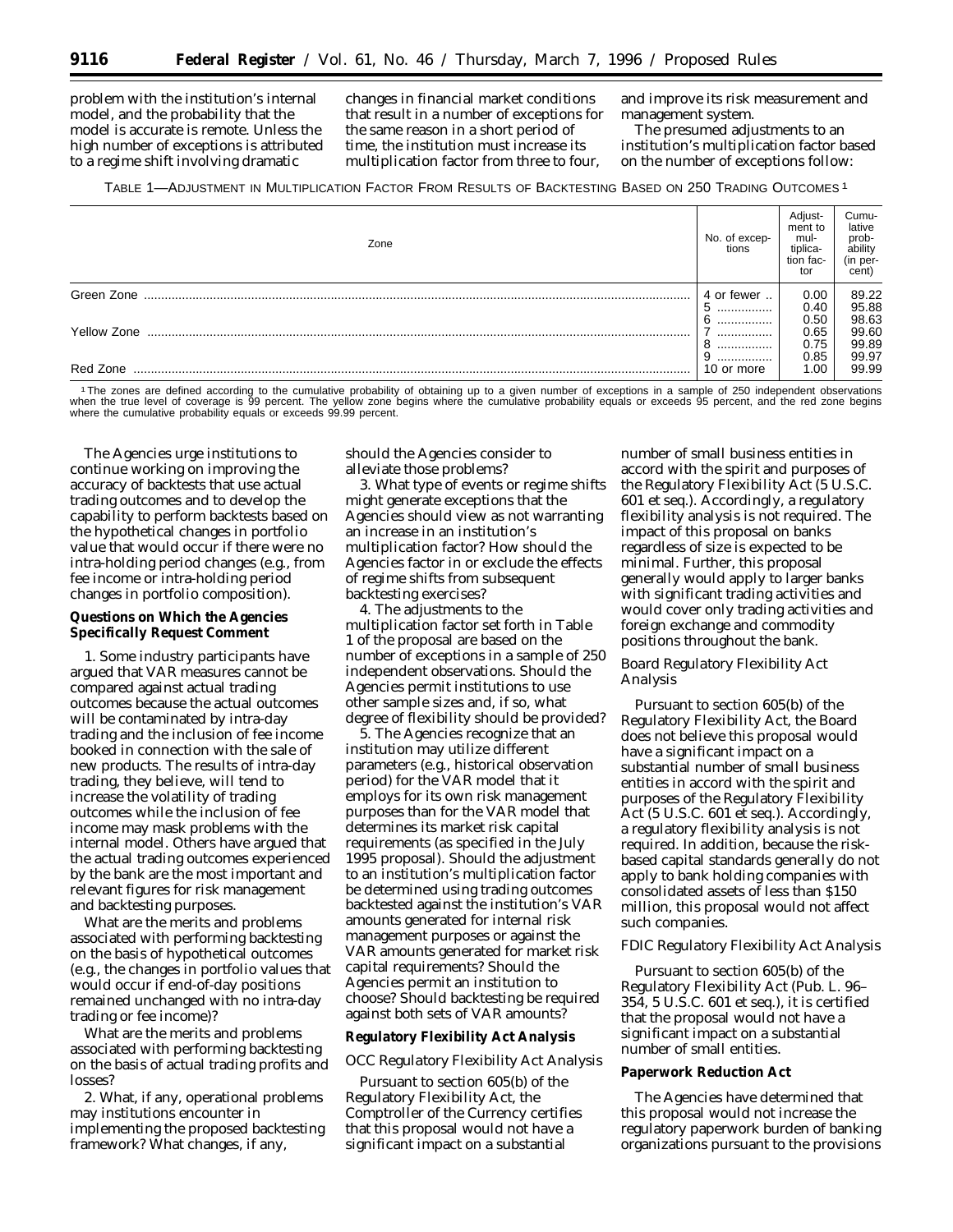of the Paperwork Reduction Act (44 U.S.C. 3501 *et seq.*).

**OCC Executive Order 12866 Determination**

The OCC has determined that this proposal is not a significant regulatory action under Executive Order 12866.

**OCC Unfunded Mandates Reform Act of 1995 Determination**

The OCC has determined that this proposal would not result in expenditures by state, local, and tribal governments, or by the private sector, of \$100 million or more in any one year. Accordingly, a budgetary impact statement is not required under section 202 of the Unfunded Mandates Reform Act of 1995.

# **List of Subjects**

## *12 CFR Part 3*

Administrative practice and procedure, Capital, National banks, Reporting and recordkeeping requirements, Risk.

#### *12 CFR Part 208*

Accounting, Agriculture, Banks, banking, Confidential business information, Crime, Currency, Federal Reserve System, Mortgages, Reporting and recordkeeping requirements, Securities.

## *12 CFR Part 225*

Administrative practice and procedure, Banks, banking, Federal Reserve System, Holding companies, Reporting and recordkeeping requirements, Securities.

### *12 CFR Part 325*

Administrative practice and procedure, Banks, banking, Capital adequacy, Reporting and recordkeeping requirements, Savings associations, State non-member banks.

**Authority and Issuance**

**Office of the Comptroller of the Currency**

#### **12 CFR CHAPTER I**

For the reasons set out in the preamble, part 3 of title 12 of chapter I of the Code of Federal Regulations, as proposed to be amended at 60 FR 38082, is further proposed to be amended as follows:

# **PART 3—MINIMUM CAPITAL RATIOS; ISSUANCE OF DIRECTIVES**

1. The authority citation for part 3 continues to read as follows:

**Authority:** 12 U.S.C. 93a, 161, 1818, 1828(n), 1828 note, 1831n note, 3907, and 3909.

2. Appendix B to part 3 as proposed to be added at 60 FR 38095 would be amended by revising paragraph (a)(2) of section 4 and by adding a new paragraph (d) to section 5 to read as follows:

**Appendix B to Part 3—Market Risk**

\* \* \* \* \*

*Section 4. Market Risk Exposure*

\* \* \* \* \* (a) \* \* \*

(2) The average of the daily value-at-risk amounts for each of the preceding 60 business days times a multiplication factor of three, except as provided in section 5(d).

\* \* \* \* \*

*Section 5. Qualifying Internal Market Risk Model*

\* \* \* \* \*

(d) *Backtesting.* A bank using an internal market risk model shall conduct backtesting as follows:

(1) The bank shall conduct backtesting quarterly;

(2) For each backtesting, the bank shall compare the previous 250 business days' trading outcomes with the corresponding daily value-at-risk measurements generated for its internal risk measurement purposes, calibrated to a one-day holding period and a 99 percent confidence level;

(3) The bank shall consider each business day for which the trading loss, if any, exceeds the daily value-at-risk measurement as an exception; however, the OCC may allow the bank to disregard an exception if it determines that the exception does not reflect an inaccurate model; and

(4) Depending on the number of exceptions, a bank shall adjust the multiplication factor of three described in section 4(a)(2) of this appendix B by the corresponding amount indicated in Section  $5(d)(4)$  Table, and shall use the adjusted multiplication factor when determining its market risk capital requirements until it obtains the next quarter's backtesting results, unless the OCC determines that a different adjustment or other action is appropriate:

SECTION 5(d)(4) TABLE.—ADJUST-MENT TO MULTIPLICATION FACTOR FROM RESULTS OF BACKTESTING BASED ON 250 TRADING OUTCOMES

| No. of exceptions | Adjust-<br>ment<br>to mul-<br>tiplica-<br>tion<br>factor |
|-------------------|----------------------------------------------------------|
|                   | 0.00                                                     |
| 5                 | 0.40                                                     |
| 6                 | 0.50                                                     |
| 7                 | 0.65                                                     |
| 8                 | 0.75                                                     |
| 9                 | 0.85                                                     |
|                   | 1.00                                                     |
|                   |                                                          |

\* \* \* \* \*

Dated: February 26, 1996. **Eugene A. Ludwig,** *Comptroller of the Currency.*

**Federal Reserve Board**

**12 CFR CHAPTER II**

For the reasons set forth in the preamble, parts 208 and 225 of title 12 of chapter II of the Code of Federal Regulations, as proposed to be amended at 60 FR 38082 (July 25, 1995) are further proposed to be amended as follows:

# **PART 208—MEMBERSHIP OF STATE BANKING INSTITUTIONS IN THE FEDERAL RESERVE SYSTEM (REGULATION H)**

1. The authority citation for part 208 continues to read as follows:

**Authority:** 12 U.S.C. 36, 248(a), 248(c), 321–338a, 371d, 461, 481–486, 601, 611, 1814, 1823(j), 1828(o), 1831o, 1831p–1, 3105, 3310, 3331–3351, and 3906–3909; 15 U.S.C. 78b, 78l(b), 78l(g), 78l(i), 78o–4(c)(5), 78q, 78q–1, and 78w; 31 U.S.C. 5318; 42 U.S.C. 4012a, 4104a, 4104b, 4106, and 4128.

2. In appendix E to part 208 as proposed to be added at 60 FR 38103, section III.B. would be amended by revising paragraph 2.a. and adding a new paragraph 3 to read as follows:

**Appendix E to Part 208—Capital Adequacy Guidelines for State Member Banks: Market Risk Measure**

\* \* \* \* \*

**III. The Internal Models Approach**

- \* \* \* \* \*
	- B. \* \* \*
	- $2. * * * *$

a. A bank must have a risk control unit that is independent from its business trading units and reports directly to senior management of the bank. The unit must be responsible for designing and implementing the bank's risk management system and analyzing daily reports on the output of the bank's risk measurement model in the context of trading limits. The unit must conduct regular backtesting 13 and adjust its multiplication factor, if appropriate, in accordance with section III.B.3. of this appendix E.

- \* \* \* \* \*
	- c. \* \* \*

3. In addition to any backtesting the bank may conduct as part of its internal risk management system, the bank must conduct, for regulatory capital purposes, backtesting that meets the following criteria:

a. The backtesting must be conducted quarterly, using the most recent 250 trading days' outcomes and VAR measures, which encompass approximately twelve months. The VAR measures must be calibrated to a one-day holding period and a 99 percent confidence level.

b. The bank should identify the number of exceptions (that is, cases where the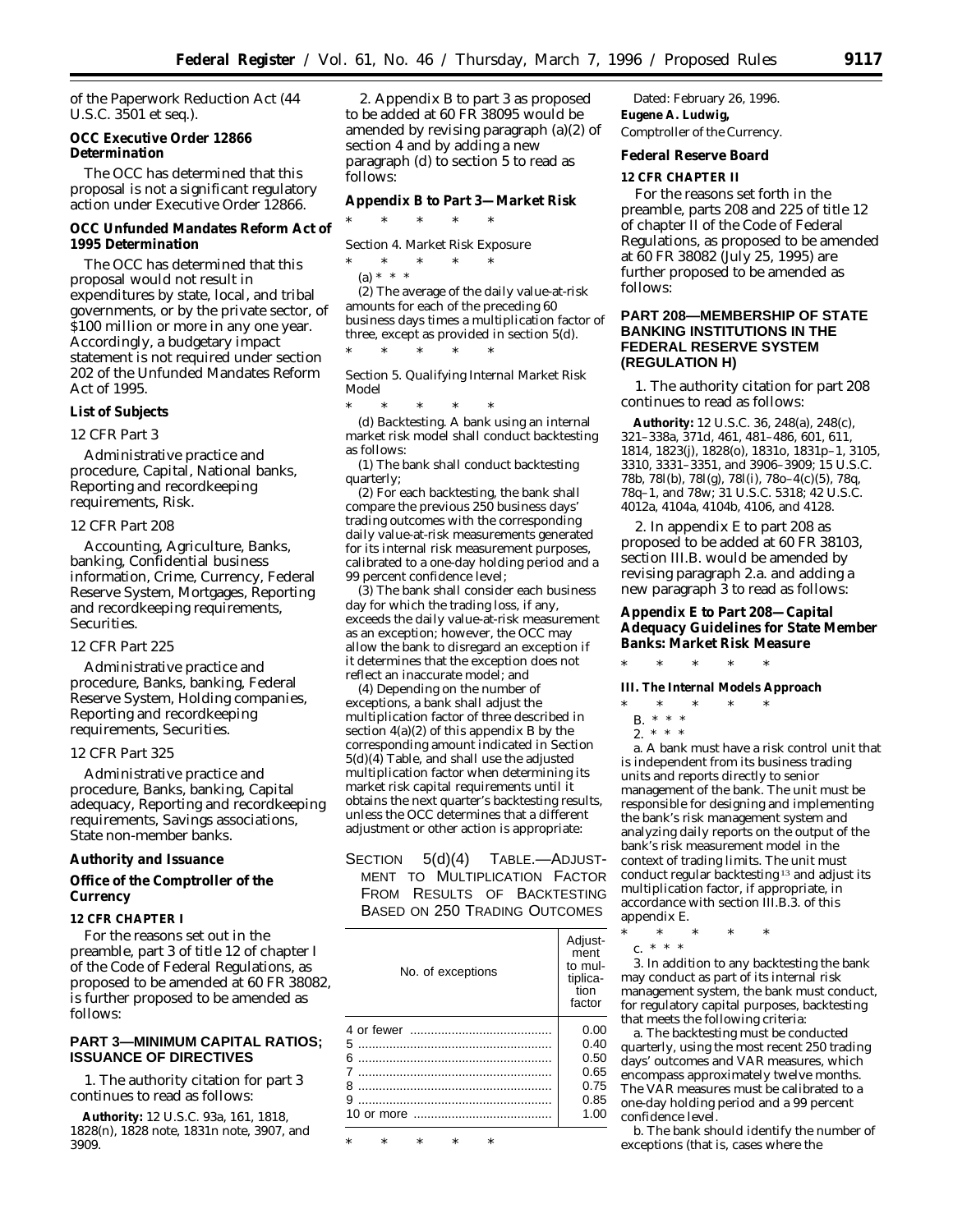magnitude of the daily trading loss, if any, exceeds the previous day's VAR measure) to determine its appropriate zone and level

within a zone, as set forth in Table A of section III.B.3.c. of this appendix E. c. A bank should adjust its multiplication factor by the amount indicated in Table A of

this paragraph c., unless the Federal Reserve determines that a different adjustment or other action is appropriate:

# TABLE A.—ADJUSTMENT TO MULTIPLICATION FACTOR FROM RESULTS OF BACKTESTING BASED ON 250 TRADING **OUTCOMES**

| Zone               | Level (No.<br>of excep-<br>tions) | Adjust-<br>ment<br>to mul-<br>tiplica-<br>tion<br>factor | Cumu-<br>lative $1$<br>prob-<br>ability<br>(in per-<br>cent) |
|--------------------|-----------------------------------|----------------------------------------------------------|--------------------------------------------------------------|
| Green Zone         | 4 or fewer                        | 0.00                                                     | 89.22                                                        |
|                    | 5<br>                             | 0.40                                                     | 95.88                                                        |
| <b>Yellow Zone</b> | 6<br>                             | 0.50                                                     | 98.63                                                        |
|                    |                                   | 0.65                                                     | 99.60                                                        |
|                    | 8<br>                             | 0.75                                                     | 99.89                                                        |
|                    |                                   | 0.85                                                     | 99.97                                                        |
| Red Zone           | 10 or more                        | 1.00                                                     | 99.99                                                        |

1The zones are defined according to the cumulative probability of obtaining up to a given number of exceptions in a sample of 250 independent observations when the true coverage level is 99 percent. The yellow zone begins where cumulative probability equals or exceeds 95 percent, and the red zone begins where the cumulative probability equals or exceeds 99.99 percent.

# **PART 225—BANK HOLDING COMPANIES AND CHANGE IN BANK CONTROL (REGULATION Y)**

\* \* \* \* \*

1. The authority citation for part 225 continues to read as follows:

**Authority:** 12 U.S.C. 1817(j)(13), 1818, 1828(o), 1831i, 1831p–1, 1843(c)(8), 1844(b), 1972(1), 3106, 3108, 3310, 3331–3351, 3907, and 3909.

2. In appendix E to part 225 as proposed to be added at 60 FR 38116, section III.B. would be amended by revising paragraph 2.a. and adding a new paragraph 3 to read as follows:

**Appendix E to Part 225—Capital Adequacy Guidelines for Bank Holding Companies: Market Risk Measure**

\* \* \* \* \*

**III. The Internal Models Approach**

- \* \* \* \* \* B. \* \* \* 2. \* \* \*
	-

a. A institution must have a risk control unit that is independent from its business trading units and reports directly to senior management of the bank holding company. The unit must be responsible for designing and implementing the institution's risk management system and analyzing daily reports on the output of the institution's risk measurement model in the context of trading limits. The unit must conduct regular backtesting 13 and adjust its multiplication factor, if appropriate, in accordance with section III.B.3. of this appendix E.

\* \* \* \* \* c. \* \* \*

3. In addition to any backtesting the bank holding company may conduct as part of its internal risk management system, the bank holding company must conduct, for regulatory capital purposes, backtesting that meets the following criteria:

a. The backtesting must be conducted quarterly, using the most recent 250 trading days' outcomes and VAR measures, which encompass approximately twelve months. The VAR measures must be calibrated to a one-day holding period and a 99 percent confidence level.

b. The bank holding company should identify the number of exceptions (that is, cases where the magnitude of the daily trading loss, if any, exceeds the previous day's VAR measure) to determine its appropriate zone and level within a zone, as set forth in Table A of section III.B.3.c. of this appendix E.

c. An institution should adjust its multiplication factor by the amount indicated in Table A of this paragraph c., unless the Federal Reserve determines that a different adjustment or other action is appropriate:

TABLE A.—ADJUSTMENT TO MULTIPLICATION FACTOR FROM RESULTS OF BACKTESTING BASED ON 250 TRADING OUTCOMES

| Zone        | Level<br>$(No. of ex-$<br>ceptions) | Adjustment to<br>multiplication<br>factor | Cumulative <sup>1</sup><br>probability<br>(in percent) |
|-------------|-------------------------------------|-------------------------------------------|--------------------------------------------------------|
| Green Zone  | ∈or fewer<br>4                      | 0.00                                      | 89.22                                                  |
|             | э<br>                               | 0.40                                      | 95.88                                                  |
|             |                                     | 0.50                                      | 98.63                                                  |
| Yellow Zone |                                     | 0.65                                      | 99.60                                                  |
|             |                                     | 0.75                                      | 99.89                                                  |
|             |                                     | 0.85                                      | 99.97                                                  |
| Red Zone    | 10 or more                          | 1.00                                      | 99.99                                                  |

<sup>1</sup>The zones are defined according to the cumulative probability of obtaining up to a given number of exceptions in a sample of 250 independent observations<br>when the true coverage level is 99 percent. The yellow zone begin